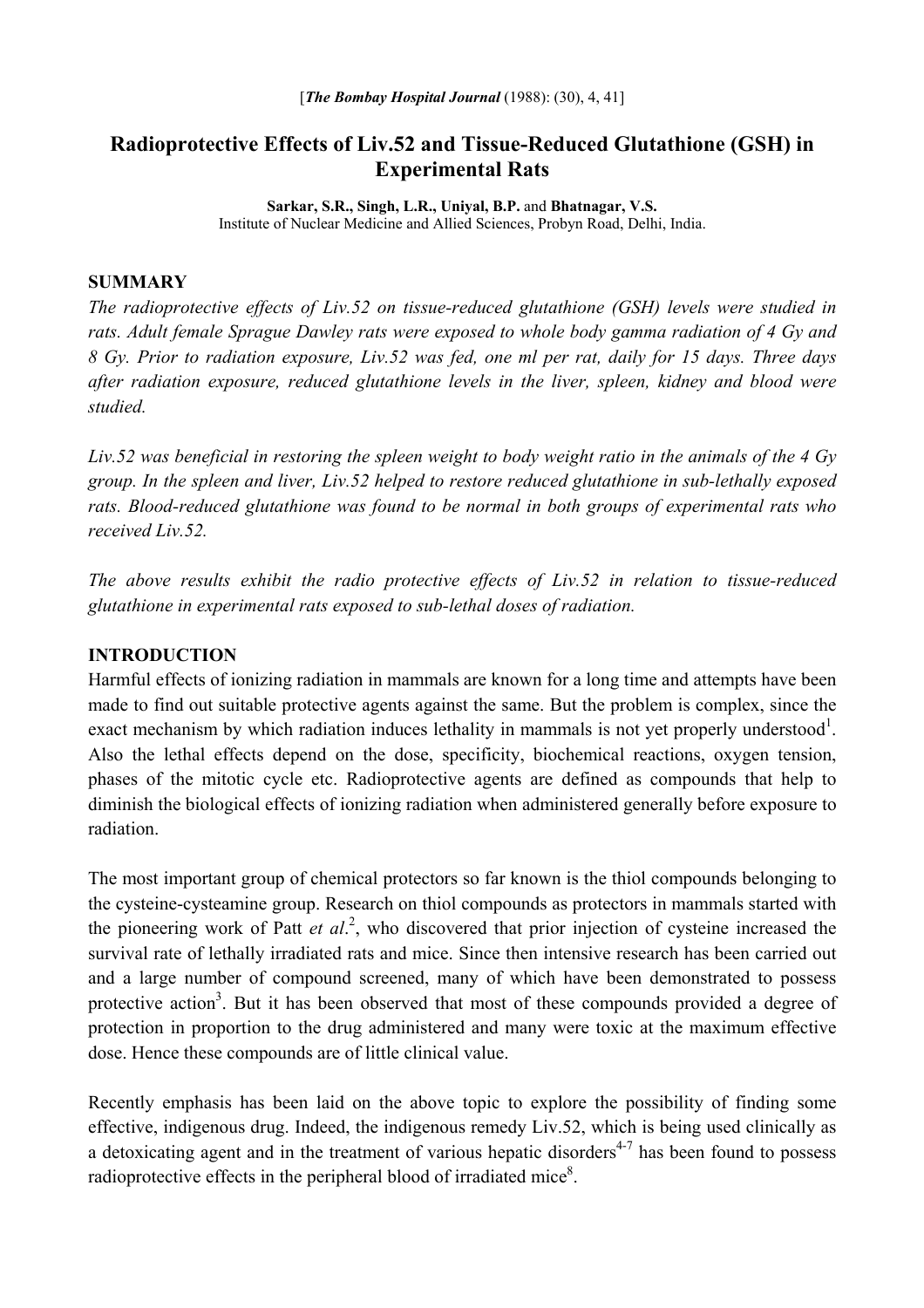It has been established that cell membrane constituents, which are concerned with the maintenance of membrane integrity, are affected due to ionising radiation<sup>9</sup>. Reduced glutathione (GSH), which is the most abundant non-protein thiol of mammalian cells<sup>10</sup>, helps to preserve the integrity of cell membranes<sup>11</sup>. It has also been reported that cellular glutathione is the key to the oxygen effect in radiation damage<sup>12</sup>. Increase of cellular glutathione is a new hypothesis of the radioprotective mechanism<sup>13</sup>. Hence, it is of great significance to study reduced glutathione (GSH) in the tissue of irradiated animals. The present study reports the protective role of Liv.52 and tissue-reduced glutathione in animals exposed to radiation.

## **MATERIALS AND METHODS**

Adult female Sprague Dawley rats were exposed to whole body gamma radiation of 4 Gy and 8 Gy, at the dose rate of 8 cGy from a Cobalt-60 source (Model G 2000, Atomic Energy of Canada Limited, Ottawa, Canada). Prior to radiation exposure, Liv.52, 1 ml per rat per day, was given for 15 days. Rats of the control group did not receive any radiation and the drug control group of rats received only the drug. All the rats were kept at room temperature. Food and drinking water were supplied *ad libitum*. Experiments were carried out on the third day after radiation exposure, to assess better the role of Liv.52 on the repair and recovery mechanism. Experimental rats along with control ones were anaesthetised with ether, and their blood, spleen, liver and kidney were analysed for reduced glutathione by the colorometric method<sup>14</sup>. The results are shown in Tables 1 to 3.

## **RESULTS AND DISCUSSION**

The figures in Table 1 exhibit appreciable decreases in spleen weight to body weight ratios in both groups of radiation-exposed rats. These are in agreement with other previous findings in rats and mice<sup>15,16</sup>. Animals fed with Liv.52 and exposed to sub lethal doses of radiation exhibited spleen weight to body weight ratios similar to those in the control animals, denoting the beneficial effects of Liv.52. In contrast, rats of the lethal group and fed with Liv.52 did not reveal any beneficial effects. The spleen is normally considered as the most radiosensitive

 $organ^{17}$ . Hence, restoration to normal of spleen weight to body weight ratios confirms the definite beneficial effects of Liv.52 against damage due to radiation.

Table 2 reveals appreciable decreases in reduced glutathione in the spleens of both groups of irradiated animals. This is in agreement with previous studied in rats<sup>15</sup>. Animals of the 4 Gy group fed Liv.52 did show slight increases in

| <b>Table 1:</b> Effect of feeding Liv.52 on the spleen<br>weight to body weight ratio in irradiated rats<br>(Values are Mean $\pm$ SE of 6 rats) |                 |                                     |  |  |
|--------------------------------------------------------------------------------------------------------------------------------------------------|-----------------|-------------------------------------|--|--|
| Group                                                                                                                                            |                 | Spleen wt./<br>Body wt. $x 10^{-3}$ |  |  |
| Control                                                                                                                                          |                 | $2.966 \pm 0.43$                    |  |  |
| Control (Drug)                                                                                                                                   |                 | $2.820 \pm 0.47$                    |  |  |
| Experimental                                                                                                                                     | 4 Gy            | $1.835 \pm 0.32*$                   |  |  |
|                                                                                                                                                  | 8 Gy            | $1.85 \pm 0.36*$                    |  |  |
| Experimental                                                                                                                                     | $4 Gy + Liv.52$ | $3.1 \pm 0.4$                       |  |  |
|                                                                                                                                                  | $8 Gy + Liv.52$ | $1.62 \pm 0.3*$                     |  |  |

| <b>Table 2:</b> Effect of feeding Liv.52 on the reduced glutathione (GSH)<br>contents in the spleens and livers of irradiated rats (Values are<br>Mean $\pm$ SE of 6 rats) |                 |                                         |                                        |  |
|----------------------------------------------------------------------------------------------------------------------------------------------------------------------------|-----------------|-----------------------------------------|----------------------------------------|--|
| Group                                                                                                                                                                      |                 | Spleen GSH<br>$mg/100$ gm<br>wet tissue | Liver GSH<br>$mg/100$ gm<br>wet tissue |  |
| Control                                                                                                                                                                    |                 | $42.4 \pm 2.07$                         | $165.3 \pm 4.6$                        |  |
| Control (Drug)                                                                                                                                                             |                 | $44.8 \pm 1.0$                          | $159.0 \pm 4.0$                        |  |
| Experimental                                                                                                                                                               | 4 Gy            | $23.8 \pm 0.5^*$                        | $139.1 \pm 4.7**$                      |  |
|                                                                                                                                                                            | 8 Gy            | $18.8 \pm 1.3*$                         | $139.8 \pm 5.1**$                      |  |
| Experimental                                                                                                                                                               | $4 Gy + Liv.52$ | $27.4 \pm 2.3*$                         | $165.5 \pm 4.0*$                       |  |
|                                                                                                                                                                            | $8 Gy + Liv.52$ | $16.9 \pm 2.1*$                         | $132.1 \pm 4.7**$                      |  |
| * $p$ < 0.001 and ** $p$ < 0.01.                                                                                                                                           |                 |                                         |                                        |  |
|                                                                                                                                                                            |                 |                                         |                                        |  |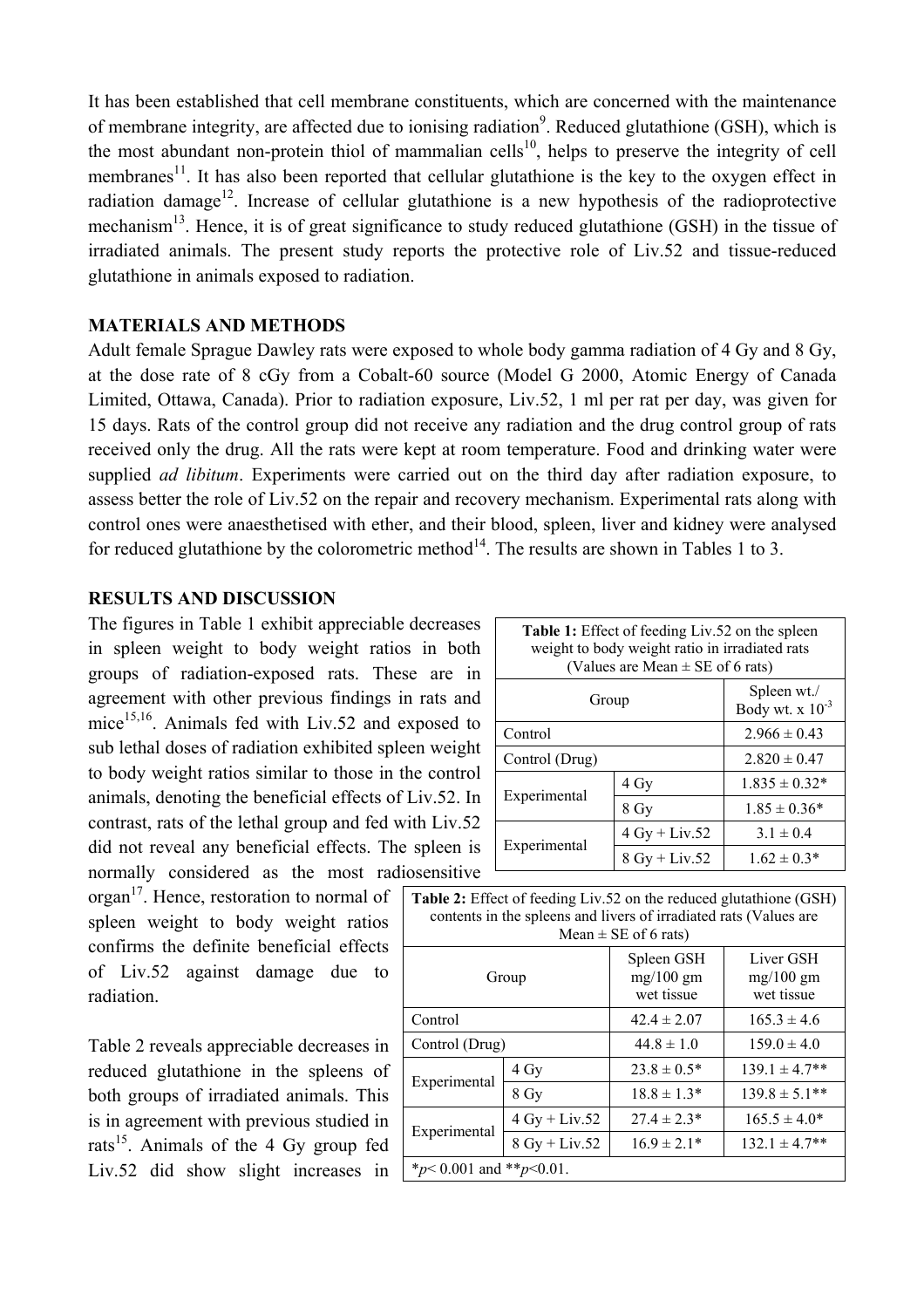spleen GSH though the values did near the control ones, but some beneficial effects are observed. But rats of the 8 Gy group fed Liv.52 did not exhibit any beneficial effect on spleen GSH.

Liver is the richest source of GSH, which is involved in protecting SH dependent  $enzymes<sup>18</sup>$ and radioresistance<sup>19</sup>. Table 2 denotes significant decreases in liver GSH in both the experimental groups. But animals of the 4 Gy group fed with Liv.52 showed liver GSH values similar to those in the control animals, thus exhibiting the beneficial effects of Liv.52. On the other hand, liver GSH of the 8 Gy group of animals also fed with Liv.52 did not reveal any such effects.

| <b>Table 3:</b> Effect of feeding Liv.52 on the reduced glutathione (GSH)<br>contents in the kidneys and blood of irradiated rats<br>(Values are Mean $\pm$ SE of 6 rats) |                 |                                         |                                          |  |  |
|---------------------------------------------------------------------------------------------------------------------------------------------------------------------------|-----------------|-----------------------------------------|------------------------------------------|--|--|
| Group                                                                                                                                                                     |                 | Kidney GSH<br>$mg/100$ gm<br>wet tissue | <b>Blood GSH</b><br>$mg/100$ ml<br>blood |  |  |
| Control                                                                                                                                                                   |                 | $10.6 \pm 0.35$                         | $18.7 \pm 1.6$                           |  |  |
| Control (Drug)                                                                                                                                                            |                 | $11.0 \pm 0.5$                          | $18.1 \pm 1.64$                          |  |  |
| Experimental                                                                                                                                                              | 4 Gy            | $21.3 \pm 3.6^*$                        | $15.1 \pm 0.9$ **                        |  |  |
|                                                                                                                                                                           | 8 Gy            | $19.2 \pm 3.0^*$                        | $16.3 \pm 0.6$ **                        |  |  |
| Experimental                                                                                                                                                              | $4 Gy + Liv.52$ | $21.0 \pm 2.4*$                         | $17.3 \pm 0.47$                          |  |  |
|                                                                                                                                                                           | $8 Gy + Liv.52$ | $11.6 \pm 1.8$                          | $18.6 \pm 0.8$                           |  |  |
| * $p$ < 0.001 and ** $p$ < 0.05.                                                                                                                                          |                 |                                         |                                          |  |  |

Table 3 shows that reduced glutathione values in the kidney in radiation-exposed animals were enhanced compared to the control values. Animals of the 4 Gy group fed with Liv.52 did not reveal any protective action. In contrast, beneficial effects were exhibited in the lethally exposed (8 Gy) rats fed with Liv.52. The reason for the above anomalous results is not understood at present and requires further study.

The same table reveals decreases in blood GSH values on the third post-exposure day in both groups of experimental rats, which is in agreement with previous findings<sup>20</sup>. The possible reason could be attributed to increased mobilization of GSH for essential metabolic functions, since much evidence has accumulated on the importance of GSH as an intracellular radioprotector<sup>21</sup>. Irradiated animals of both groups fed with Liv.52 showed blood GSH values similar to control rats, which again points to the radioprotective effects of Liv.52.

It has been stated that GSH may be involved in enzymatic processes of radiation-induced DNA  $\mu$  damage<sup>22,24</sup>. The indigenous remedy Liv.52 is being used by clinicians for detoxicating purposes and liver disorders<sup>5-8</sup>. Recently it has been found that Liv.52 is beneficial as a prophylactic remedy against beryllium toxicity<sup>25</sup>. The present study reveals the radioprotective effects of Liv.52 in relation to tissue GSH against sub-lethal does of radiation exposure. The exact mechanism remains to be elucidated.

## **ACKNOWLEDGEMENT**

The authors are thankful to Dr. R.M. Captain, Research Director, The Himalaya Drug Company for kindly supplying Liv.52 for our research study.

#### **REFERENCES**

1. Okada, S: In Altman, K.I. Garber, G.S. and Okada, A (eds), Radiation Biochemistry, Vol.7 (1970) P. 149, Academic Press, New York, London.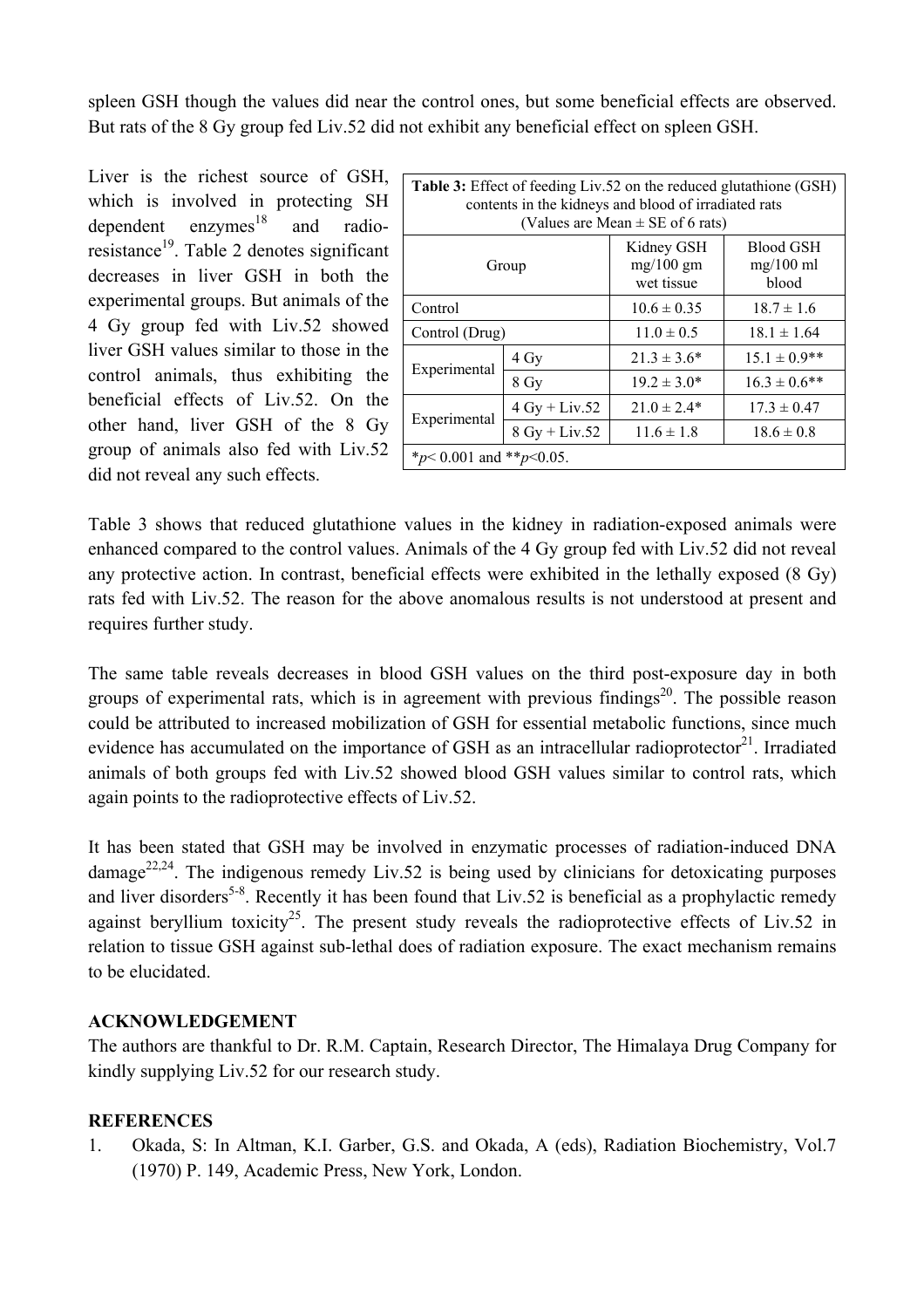- 2. Patt, M.M., Tyree, E.B., Stranbe, R.L. and Smith, D.E.: Cysteine protection against X-Irradiation. *Science* (1949): 110, 213
- 3. Uma Devi, P: Radioprotectors: A review. *AMPI Medical Physics Bull* (1987): 12, 125.
- 4. Mathur, P.S. : Some clinical observations on the use of Liv.52 (an indigenous drug) in cases of cirrhosis of liver in children. *Curr. Med. Pract.* (1957): 2, 107.
- 5. Arora, J.J.: Role of various types of treatment in infectious hepatitis. *Arm. Forc. Med. J.*  (1969): 3, 362.
- 6. Joglekar, G.V., Chitale, G.K. and Balwani, J.M.,: Protection by indigenous drugs against hepatotoxic effects of carbon tetrachloride in mice. *Acta Pharmacol. et Toxicol* (1963): 20, 73
- 7. Deshpande, R.S. Sheth, S.C. and Joykutty, MD: Infectious hepatitis study of 100 cases. *Curr. Med. Pract*. (1971): 15, 810
- 8. Saini, M.R., Kumar, S., Uma Devi, P. and Saini, N: Late effects of whole body irradiation on the peripheral blood of mice and its modification by Liv.52. *Radiobiol. Radiother*. (1985): 26, 487
- 9. Rathi, S.M.: Radiosensitivity and Radioprotetive drugs. *J. Scient. and Industr. Res*. (1970): 29, 2.
- 10. Johnson, M.K.: Metabolism of iodomethane in the rats. *Biochem. Jour.* (1966): 98, 38
- 11. Sutherland, R.M., Stannard, J.N. and Weed, R.I. Involement of sulphydryl groups in radiation damage to the human erythrocyte membrane. *Ann. Rev. Biochem.* (1976): 45, 559
- 12. Morse, M. and Dahl, K.M.: Cellular glutathione is a key to the oxygen effect in radiation damage. *Nature* (1978): 271, 660.
- 13. Sutherland R.M. Stannard, J.N. and Weed R.I.: Involvement of sulphydryl groups in radiation damage to the human erythrocyte membrane. *Int. Jour. Rad. Biol*. (1967): 12, 551.
- 14. Beutler, L., Duron, O. and Keley, B.M.: Improved method for the determination of blood glutathione. *Jour. Lab. Clin. Med.* (1963): 61-882.
- 15. Sarkar, S.R., Singh, L.R. and Uniyal, B.P. : Effect of ionising radiation on tissue-reduced glutathione. *Strahlentherapie* (1982): 58, 125
- 16. Saini, M.R. and Uma Devi, P: Modification of radiation injury in thymus of Swiss albino mice by 2-mercaptopropyonglycine. *Ind. Jour. Exp. Biol.* (1979): 17, 778
- 17. Skalka, M., Matarova, J. and Chlumena, V: Radiation effects in spleen. *Folio. Biol*. (1965): 9, 113.
- 18. Jocelyn, P.C.: Biochemistry of the SH group (1972), 28 Academic Press, London and New York.